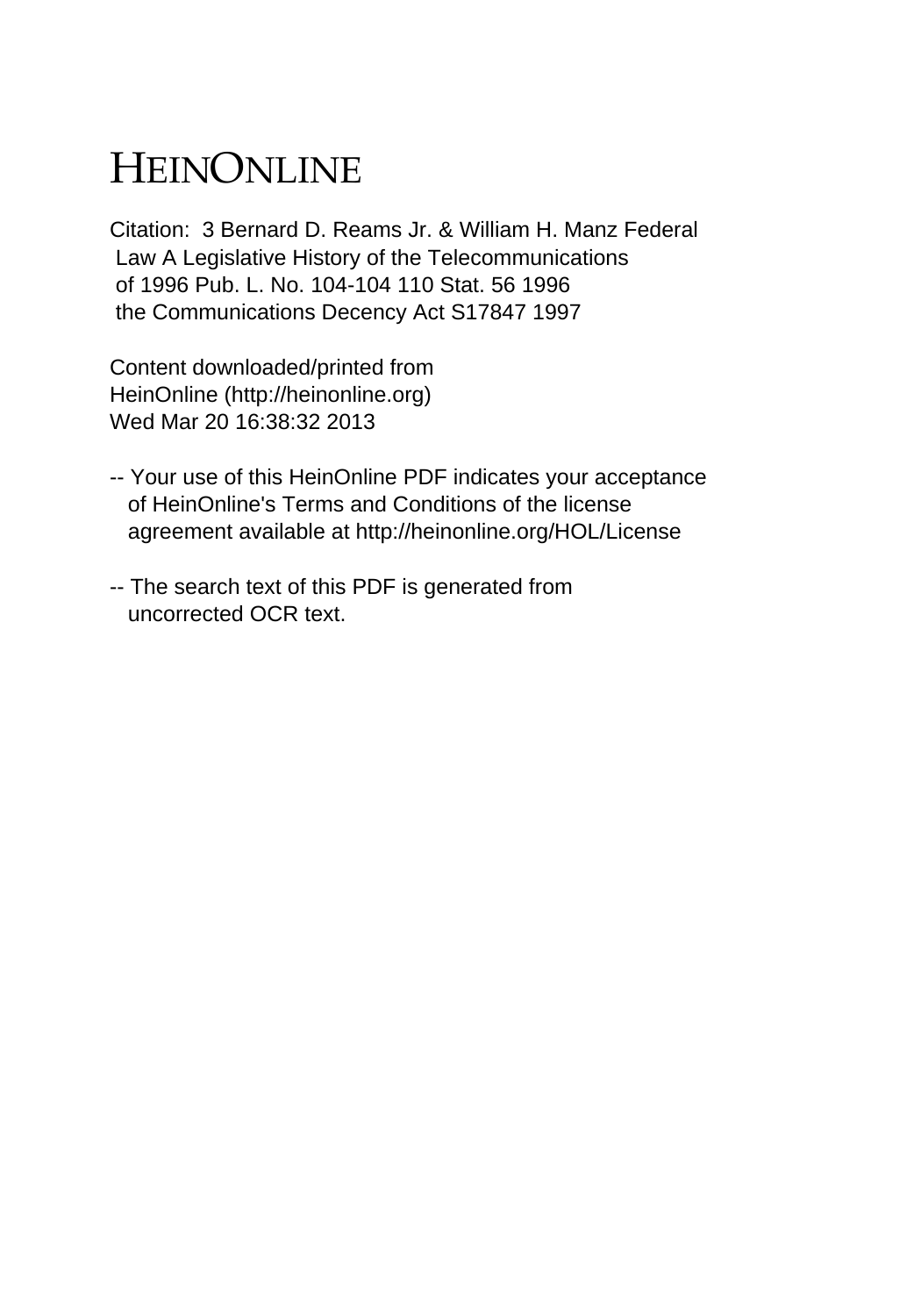**The** PRESIDING OFFICER. **There Is** a 5-minute limitation and the Senator has consumed slightly over **5** minutes. Mr. KERREY. Mr. President. **I** ask

unanimous consent for another **5** minutes.

The PRESIDING OFFICER. Without

objection, it **is** so ordered. Mr. KERREY. Mr. President. this was a particularly difficult and important issue. The Nebraska League of Cities sent me **a** petition with **60** signatures. which specifically asked the Senate to "include provisions that changed the current process for setting standards to include public health benefits and costs as factors in determining new require-ments." **I** will guarantee these local community leaders are not going to send me a letter asking me to do that if they did not have the support of their community to get it done. Many people have said I am selling out,<br>weakening standards. You are not<br>weakening the standards if the people<br>at the local level say, "This is what we want done." As I said at the beginning,<br>I think there is safe drinking water I think there Is safe drinking water cess. But we keep getting example after example after example of citizens saying. "Change the law to give us the flexibility so we can make more of our<br>own decisions. We want to reference the<br>health people. We do not want to make<br>bealth people sick. We want them to be<br>hole to drink the water and know that water **Is** safe. But we have to have some flexibility to be able to do that because we are paying for this with property taxes." Most of these smaller communities **are** up against Imposed bids and they have a tough time getting<br>that iob done.

that Job done. The next issue was the issue of monitoring. One of the largest costs of compliance with the Safe Drinking Water Act **is** monitoring. Again, it comes out, of the local property tax base, typically, to get this done. All Nebraska communities have asked that the current system be revised to let them test for contaminants that exist<br>in Nebraska. Again, all. This is not one<br>where there is any dissent. Every sin-<br>gle community is asking that they be<br>allowed to test for contaminants that

exist in Nebraska. We may have some contaminants that Missouri does not have, and you may have some we do not have. You do want to test for ours, and we do not want to test for yours, because it costs money. **If** we require them to test for contaminants that do not exist, again. just undercuts the citizens' confidence you could ever get into an environment where Government can regu-<br>late. where we can collectively regu-<br>late for the purpose of improving the

capacity of our lives. Let me go through this a bit. Under current law, States go through a waiver process to get some monitoring requirements changed. But this process is very expensive, it is very time con-suming and it has been very frustrat-

**lng** for people at the local level. The benefits accrue to the local system while the costs are incurred **by** the States. The States that do have waivers have seen huge decreases in mon- itoring costs. These potential savings should be spread to all States, according to the example that has been set **by** those who have been granted the waiv-

ers. The bill says we fevise the current monitoring rules for at least 12 con-taminants within 2 years. It allows the States to establish their own alternative monitoring requirements that may be less stringent than Federal monitoring requirements. provided they ensure compliance and enforcement of Federal health standards. There are other changes in this **legis-**

lation having to do with ground water disinfection. The **cufrent** law requires the promulgation of a mandatory ground water disinfeotion rule, requiring **all** systems to treat their water. This bill delays the enactment date of this rule to occur at the same time the States do **a** rulemaking as established for disinfectants and disinfection products.

This legislation also helps us **by** authorizing some additional new pro- grams: **S1** billion for State revolving funds for safe drinking water; States provide **20** percent match., It authorizes \$53 million for health effects research. It has been brought to my attention at the State level that in Nebraska there is **\$717** million worth of Infrastructure needs that will have to be put in place over the next 20 years. The chairman of the committee,

quite appropriately-I am on the VA- **HUD** Committes-the chairman of the committee quite appropriately pointed out one of the weaknesses of this bill is that you are sort of promising money that is going to be there and it may not be there. We are authorizing more than we have. **I** take this opportunity to. point out that the problem here is that we still have a growing cost of entitlements that erode our ability to make

these kinds of investments. **I** heard yesterday the chairman of the Appropriations Committee, Sen- ator HATFIELD. indicates that he thinks it **is** likely that we are going to come up with a way to satisfy the re-quirements of the continuing resolu-tion **by** the 14th of December-not **by** cutting defense, now that we are going to Bosnia. Nobody seems to be inclined to do that. But we are going to get **84** billion of savings out of entitlements to get the job done. And we are going to get it-and the biggest entitlements are going to be in health care, they are going to be in retirement--we are not likely to touch retirement. We should,

to get the job done.<br>I know the Senator from North Da-<br>kota wants to speak, and I will wrap up with this one statement having to do with a pet issue **of** mine. The cost of entitlements under the Republican budget and under the Democratic alter- native-a group of 20 of us or so that

have an alternative that balances the budget in **7** years as well-in either **case.** the cost of entitlements, health care and retirement, continue to grow and displace all other expenditures. **If** you think it is not a problem. imagine what it would be **like** to pass **13** appro-priations bills **if** all we had was **\$445** bil-lion. You say, **oh, \$445** billion is a lot of money, But \$445 billion is what we would have in the year **2002 if** you ad-

Gosh, the most liberal Member of this body, in the House or the Senate, probably would not spend less than **\$250** billion on defense. **S260** billion, leaving you with **2170** or **\$180** billion **for** all nondefense spending. I urge colleagues to **look** at that number because It **is** going to get tougher and tougher and tougher for us to get the job done. **I,** for one, hope, as we look for a compromise on reconciliation, not only will we consider adjusting the **CPI** down-I would go a full point-but **I** hope we **look** at some other adjustments that produce savings.

I think it **is** reasonable to put an affluence test on all entitlements, including farm payments, to say, basically, we are going to adjust it as income goes up. I think it is reasonable<br>for us to say now we have to adjust the eligibility age, both for Medicare and<br>eligibility age, both for Medic what we choose to do. I think it is rea-sonable to phase it in. It is reasonable to phase those changes **in.** Nobody **ll-**tening to this who Is over **65,** or **60,** or **55.** ought to think we are talking about them. But, unless we make that kind **of <sup>a</sup>**change, this baby boom generation is going to rank out about 2008. When we start retiring, our kids are not going to be willing to have their payroll taxes increased **by** the amount that is going to be necessary to pay for our Medicare<br>and Social Security. We are not going to be able. I say to my colleagues-we are not going to be able to adjust rapare not going to be able to adjust rap- idly enough to come up with the **\$717** billion that Nebraska is going to need for its infrastructure investments or<br>for any other thing in the appropriated for any other thing in the appropriated accounts. So. Mr. President, **I** appreciate the

additional time. **<sup>I</sup>**yield the floor.

**Mr. DORGAN** addressed the Chair. The PRESIDING OFFICER. The Senator from North Dakota.

## ORDER OF PROCEDURE

Mr. **DORGAN.** Mr. President, **I** ask unanimous consent that **I** be able to speak for **10** minutes as if-in morning business.

The PRESIDING OFFICER. Without objection, it is so ordered.

### **TELECOMMUNICATIONS**

Mr. **DORGAN.** Mr. President, I know the Senator from Nebraska will probably want to stay for a couple of minutes. The Senator from Nebraska and I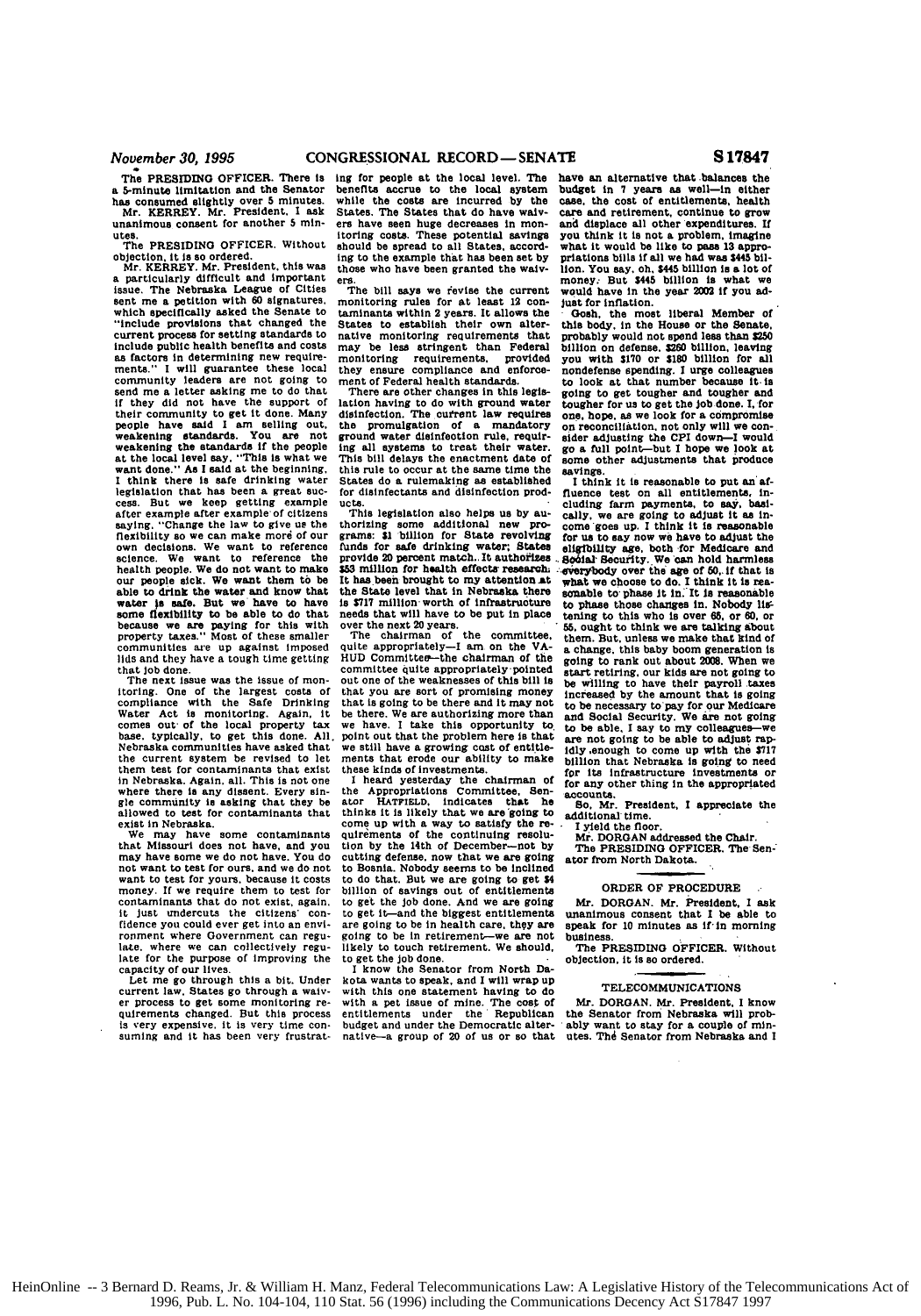The impact of the telecommuni-cations legislation will be very sub-stantial **all** across this country. What **Is** happening In the conference, and the reason that I came to the floor today, is very disturbing to me. The issue of<br>reforming the telecommunications reforming the laws and regulations in this country is very real, and very necessary. It is also very important. The. Communications Act has not been **changed** significantly

since it was written in the 1930's.<br>Clearly, we ought to pass a tele-<br>communications bill. But it ought to<br>be in the right way. If it is done in the wrong way rural areas in America will be left out.

I voted against **the** legislation that we passed in the Senate. **I** also believe that the Senator from Nebraska voted against, because we saw some very **se-rious** problems. We hope some of those problems will be fixed in conference, but It appears that some of them will be made worse in conference. Before **I** talk about the larger issues,

I want to talk about one that is most important to me: universal service. From the standpoint of someone who comes from a rural State, the market system **is** not going to decide that the income stream in a rural State is going to persuade people to come and engage In robust competition to provide new services in rural areas. That **is** why the notion of universal service **is** critical

to rural areas. What **kind** of **a** telephone system **do** you have in rural areas? **Do** you have **a** telephone in the smallest town" in North Dakota? Sure. we do. **Why do** we have **a** telephone there? Because the existing universal system has made that possible. It is much more expensive, per person, to have a small num-ber of telephones in **a** small **commu**nity in terms of fixed cost than it **is** to have millions of telephones in New York City. But we have decided that it is a matter of universal importance for everyone to have modern communications equipment so that everyone can communicate with one another. The fact that there **is** a telephone in

Regent, **ND.** makes **a** telephone in New York City more valuable because that New York telephone can communicate with someone on the receiving end in Regent. **ND.** It **is** a very small community,. and **I** am guessing it does cost to have telephones in Regent, **ND.** than in New York City. However. we have a universal service fund that is designed to equalize those costs and make sure that we have universal **op-**

nortunity and universal service in a<br>critical area called communication.<br>What will be the result of this new<br>telecommunications bill? What about<br>new kinds of communications? What<br>about new technology? Will they be

available in rural areas, or will they only be available in some of wealthiest neighborhoods? Will they only been available in some of the largest cities? There were 24 Senators. 13 Repub-

licans and **11** Democrats, including myelf, who joined together in a biparti**san** group to write to the Senate conferees in support of the rural provisions that are in the Senate bill. These provisions are very important to rural<br>States. The problem we have at this point is that the conferees from the House side are trying to strip those provisions out. This is not a partisan fight. It is a bipartisan determination **on** the part **of** the Senate to want to retain those provisions. **I** want to speak a little more about those provisions<br>later.

**Let me go on to a couple of the larger** issues in the **bill** that deal with macroeconomic things that Senator KERREY and **I** have also been involved in. **I** am concerned about the two areas in this **bill** dealing with competition. One. the legislation lifts entirely the limits on how many TV stations one person can own in America. We now have a limit of 12. I think it is in the public interest to say one can only own 12 TV stations and no more than 12. Currently, it is no more than 12 TV stations reaching no more than **25** percent **of** the population.

The bill says, on the other hand, that one can own as many TV stations as one likes. Let us just take the cap off. the sky Is the limit. One can go right ahead and **by** as many TV stations as one can muster up the money to buy. One can also own as many radio stations as one wants to buy. That makes no sense to me. That kind of conno sense to me. That kind of concentration moves in exactly the wrong direction. Concentration is the opposite of competition. One cannot support a **bill** like this and call it competition-when, in fact, it provides for more concentration. Yet, that is ex-

move concommentation. It also true with respect to the ques-<br>It also true with respect to the ques-<br>tion of when the Bell systems are allowed to go compete in long distance. They should not be allowed to compete in long distance service until there is competition in the local service **ex**change. The question is, when is there meaningful competition in the local service exchange so that in the long distance industry will not be harmed? We **had** a big fight about that on the floor of the Senate. It was a close vote.

The Senator from Nebraska and I **of**fered an amendment that said let us let the Justice Department, using the Clayton standard, evaluate whether or **not** a baby Bell's entrance into long distance will lessen competition or tend to create **a** monopoly before they should be permitted to compete in the<br>long distance area. The fact is, we lost. We lost because a lot of folks wanted to vote for a position that **is.** in my judgment, anticompetition

proconcentration. I want to read what a few of the editorials say about the telecommuni-

cations bill that is now in conference. and why I and many others think it desperately needs reform.

USA Today says: "Monopolies win.<br>you lose." That is their simple description of the **bill.**

Business Week says: -If Congress really wants a free phone market, with the competition and lower prices that will come with it, it shouldn't be quite will come with it, it shouldn't be quite<br>so generous to those local monopolists.<br>the Baby Bells.''

The Oregonian says: ". owner could control all the media out-lets and communications links in a given market-a scary monopoly.

The Tennessean says: **"...** the prob-lem with the bill is that it removes most telephone and cable rate restrictions without first assuring that com $p$ etition is in place.

The Denver Post says: "If the current bill becomes law. phone prices may rise and consumers will have fewer-and not more-choices."

The Charleston Gazette says: " the bill trashes long-time rules that have restricted concentration of media ownership **...** Deregulation and 're-form' have increasingly become code words for freeing huge corporations from the Government oversight that prevents them from gouging the public and developing stifling monopolies.

Some of us feel very strongly that we ought to pass **a** bill that promotes com-petition, that opens the marketplace to petition, that opens the marketplace to<br>more competition, and, yes, eliminates<br>some regulations where competition<br>can replace regulations. But there are two premises that are troublesome with that point. One is, **you** do not. have competition in many rural areas. Often you have a circumstance where you only have one interest willing to serve, and that service sometimes *has* to be required. The economics simply do not dictate service. So you cannot deal with that quite the same way: ergo, we have the question about **uni-**versal service and the need to make sure that exists in the legislation.

Second. we are very concerned about a circurnstance where legislation in the telecommunications area allows such concentration that one entity really in a community can own the newspaper, can own the major television station. can own the cable company, can own it all. control ideas, control thought, and determine what is published, what is not. That **is** pretty scary. It is not mov-Ing In the direction of competition. It ing in the direction of competition, it<br>is moving in the direction of con-<br>centration, and it is exactly in the wrong direction.

So my hope is that those in the conference will understand that **If** they bring to the floor of the Senate a conference report that backs away on the protections in this bill for rural States. they are going to have a lot of trouble. If they bring to the floor the piece of legislation that they left the floor with and do nothing in the area of concentratlon or fixing those problems, they will have very big trouble because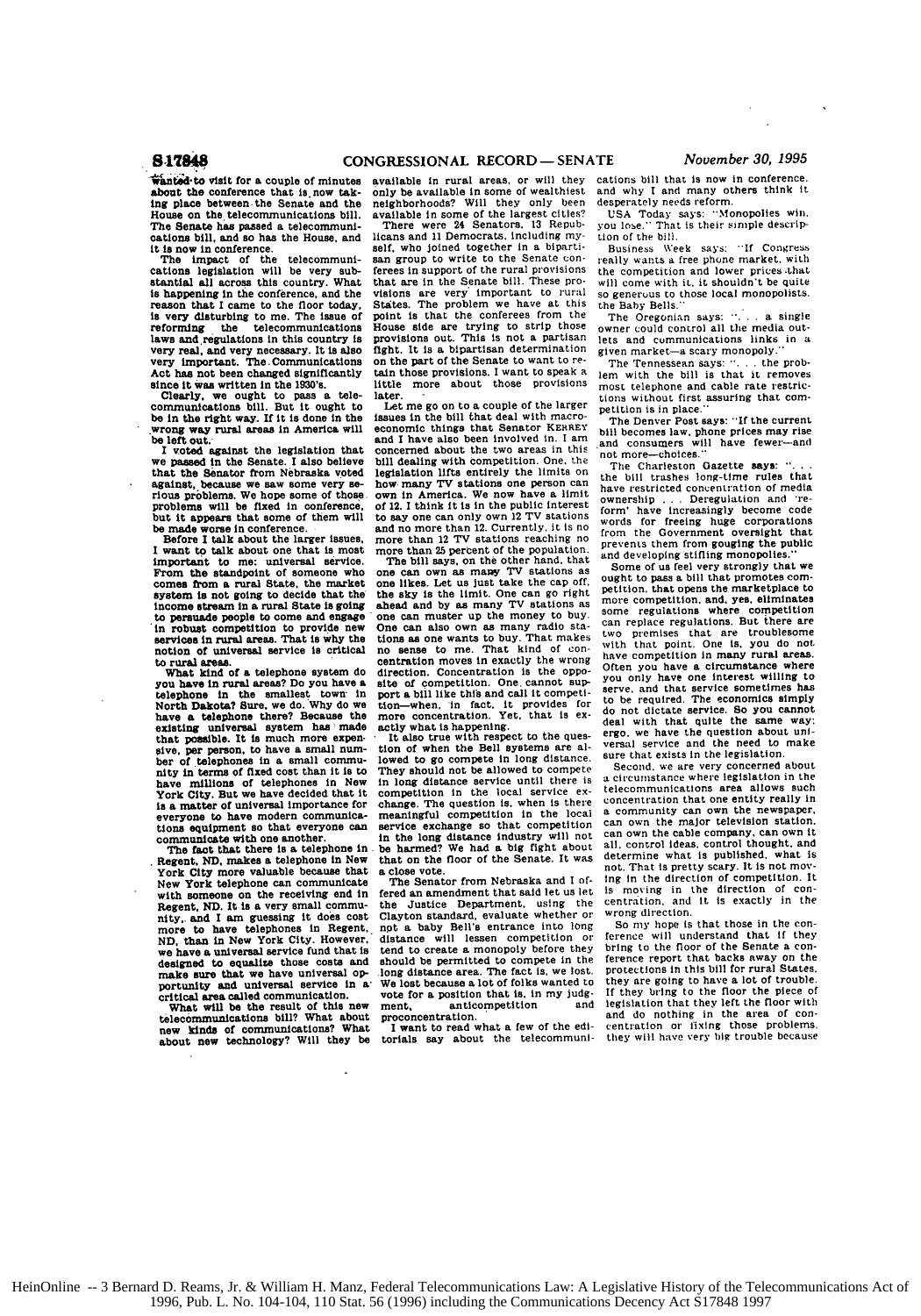some of us will not want to let a conference report like that continue to move.

So **I** would be happy to yield some time to the Senator from Nebraska on

this subject as well. Let me yield the floor and ask **if** the Senator from Nebraska seeks time.

Mr. KERREY addressed the Chair. The PRESIDING OFFICER. The Sen-

ator from Nebraska **is** recognized. Mr. KERREY addressed the Chair.

The PRESIDING OFFICER (Mr. ASHCRorr). The Senator from Ne-

braska. Mr. KERREY. I really quite agree with the Senator from North Dakota. **I** think the legislation passed here was well intended. People who voted for it understand there is a lot **of** change going on Out there, and we need to em-brace that future and try to change our regulatory structure. But it **is** possible for us to change it in a fashion that re- duces competition. In fact, without some kind **of** meaningful role for the Department of Justice as we move from a monopoly to a market situa- tion, as we move from a situation where the Government **is** making all the decisions to a situation where it is<br>the marketplace making the decisions. the marketplace making the decisions.<br>If we do not have the agency that in<br>fact has demonstrated the ability in<br>this area as it did with AT&T to man-<br>age that kind of situation, I think we<br>will end up with less, not more, petition.

I bringa story told at church Sunday **by** Father Jim Schultz from Omaha, **NE.** He told the story that kind of describes what happens out there right now in the marketplace when you are dealing with a monopoly. The story **Is** about a man who dies

and goes to the pearly gates, and St.<br>Peter says, "Well, you are right on the edge. We can't decide whether you are going to go to Heaven or Hell, so you get to decide." There are two doors.<br>One goes to Heaven and one goes to<br>Hell. St. Peter opens up one door and<br>there is a big party going on with a<br>band and everything, everybody is band and great looking people inside there. St. Peter says. **"Well**, this is Hell." The man says, "That's odd."

Hell." The man says. "That's odd." So St. Peter looks at the next door. He opens up the door and goes inside. and there are a bunch of people sitting around in chairs, real sad and angry. He says. "That's Heaven." He says. He says, "That's Heaven." He says,<br>"Take an hour and decide and let me<br>know."<br>An hour later the man comes back

An hour later the man comes back and says to St. Peter. **"I** think I'll do Hell." He opens up the door. The people are dead. The smell is stale, trash all over. He goes to St. Peter and he says. "What happened? An hour ago there<br>was a great party, looked like a lot of fun. looked like the place to go." Peter says, "An hour ago. you were a prospect. Now you are a customer." In a monopoly, that is the situation.

**I had a** recent example of that in Ne- braska where a school trying to get enhanced services was told by the telephone company: "You do not need **it,** You really do not need that enhanced<br>service. We are not going to provide it. service. We are not going to provide it to you because we do not think you<br>really need it. We do not think you

really should have this kind of serv-<br>ice."<br>When you have a situation where the<br>"When you have a situation where the company can say to you, "We are not going to satisfy your needs." you do not have competition. When you have that kind of a situation going on, you really **do** have two choices--take It or leave it. That **is** the only thing you can

do. We have built a tremendous tele- communications system in this councommunications system in this country by using a combination of Government regulation and market forces, and as a consequence we not only have a tremendous telecommunications sysa tremendous telecommunications **sys-** tem but in any community in the coun-try you get **high** quality service. You can go to Alliance, NE, or Ainsworth, NE, or a rural community in Nebraska And find your telephone service is going to be as good as it is in Omaha because you have the same kind of because you have the same kind of service and same **high** quality of serv- ice as **a** consequence of the law of the land saying that is what universal service is to mean, that is what our customers **as** citizens ought to be able to have.

Mr. DORGAN. **I** wonder **if** the Senator will yield for a question. Mr. KERREY. Be pleased to. Mr. DORGAN. The people who **are**

living in Nebraska or North Dakota in a small community know when they make a long distance call. they have the opportunity to choose from lit-erally hundreds of long-distance car- riers. What they, have experienced is competition, long-distance service<br>prices have been driven down substantially for long-distance service. Com-petition. **good** competition generally provides the consumers with a better

price.<br>The debate we had in the Senate was when should the Baby Bells, which are local monopolies at this point, engage in long-distance service and to try to capture the long-distance market. The answer should be when there is com- petition In the local phone service In the communities. It is only when the Bells have competition, then. and only then. they should be released to go

compete in long distance. On the question: How do you know when there is competition? **I** say: let those who know about competition make .that decision-the Justice De-partment. **Of** course, a lot of folks did not want that to happen. I think we had 43 votes that supported the notion that the Justice Department should<br>have a meaningful role. But we need to make sure that competition really **ex-** ists. That is what is in the interest of the consumers. Otherwise, we move right back towards recreating phone monopolies that control not only local

service but long distance as well. Mr. KERREY. The Senator is quite right. As a matter of fact, in the lan-

guage last year. we **had a** Justice Department role, and we replaced it this year. The committee decided to replace it this year with a 10-part competitive checklist. The real test'of competition **is** a very simple test. One of the **rea**have a Department of Justice role of some kind-I am willing to drop down to Clayton; **I** am willing to look at **a**ternative standards-is that the 10-part<br>checklist does not really satisfy the<br>consumer. I know when I have choice. consumer. **I** know when **.I** have choice. **If I** have choice, the person who is try**ing** to sell me something knows that if they do not get the price and the quality In the range **I** think **I** am willing to

pay for, I will shop someplace else. I<br>will go someplace else. I<br>II I have that kind of choice and that<br>kind of alternative, then I have com-<br>petition. If I do not have it, I do not<br>have competition. If I have one com**pany** supplying **all** my news and one company supplying all my newspaper and one company that says here is your phone service and one company says choice. **All I** have basically **Is** a ques-tion: Do I want it? **Yes** or rio. I do not have any impact upon the Quality and **<sup>I</sup>**do not have any impact upon the price.

Mr. President. I hope that colleagues<br>do not suffer under the illusion that the Senator from North Dakota and I-**I** certainly do not want to create the impression that I am not willing to **em**brace the future and indeed make a bet. I think we have to risk here. I bet. **I** think, we have to risk here. **<sup>I</sup>** think we are talking about moving in a rather dramatically different direction. **<sup>I</sup>**noted with considerable interest on the front page of the New York Times

this morning--I think that is an old picture-Steve Jobs, cofounder of Apple, started a new company called here. Pixar-Animation Studies is the name of the company, and he invested<br>\$68 million in it. They did a public of-**£68** million in it. They did **a** public of- faring yesterday, I believe, and thought **it** would go for about **\$22 a** share. It turned out the market **bid** it up to close to 340. and all of **a** sudden he has **£1.2** billion. His company'created **S1** billion worth of wealth yesterday. The United States of America **is SI** billion wealthier as a consequence of this indiwealthier as a consequence of this individual's decision to start a company<br>that provides animation, in this case to that put out a movie-what is it called? The Toys or something like that. I have not seen it, but it had \$38 that. I have not seen **it,** but it **had 638** million worth of revenue over the

weekend, which is pretty darned good. In the article as well there is mention of a company **I** am familiar with. James Clarke started a company called James Clarke started a company called<br>Netscape. He also created \$1 billion<br>worth of wealth.<br>This is important for us. This coun-

This is important for us. This coun- try **is** a wealthy country **as** a con-sequence of somebody getting an idea and putting it Out in the marketplace, and **all** of a sudden you have value, you have something that is worth something. **'**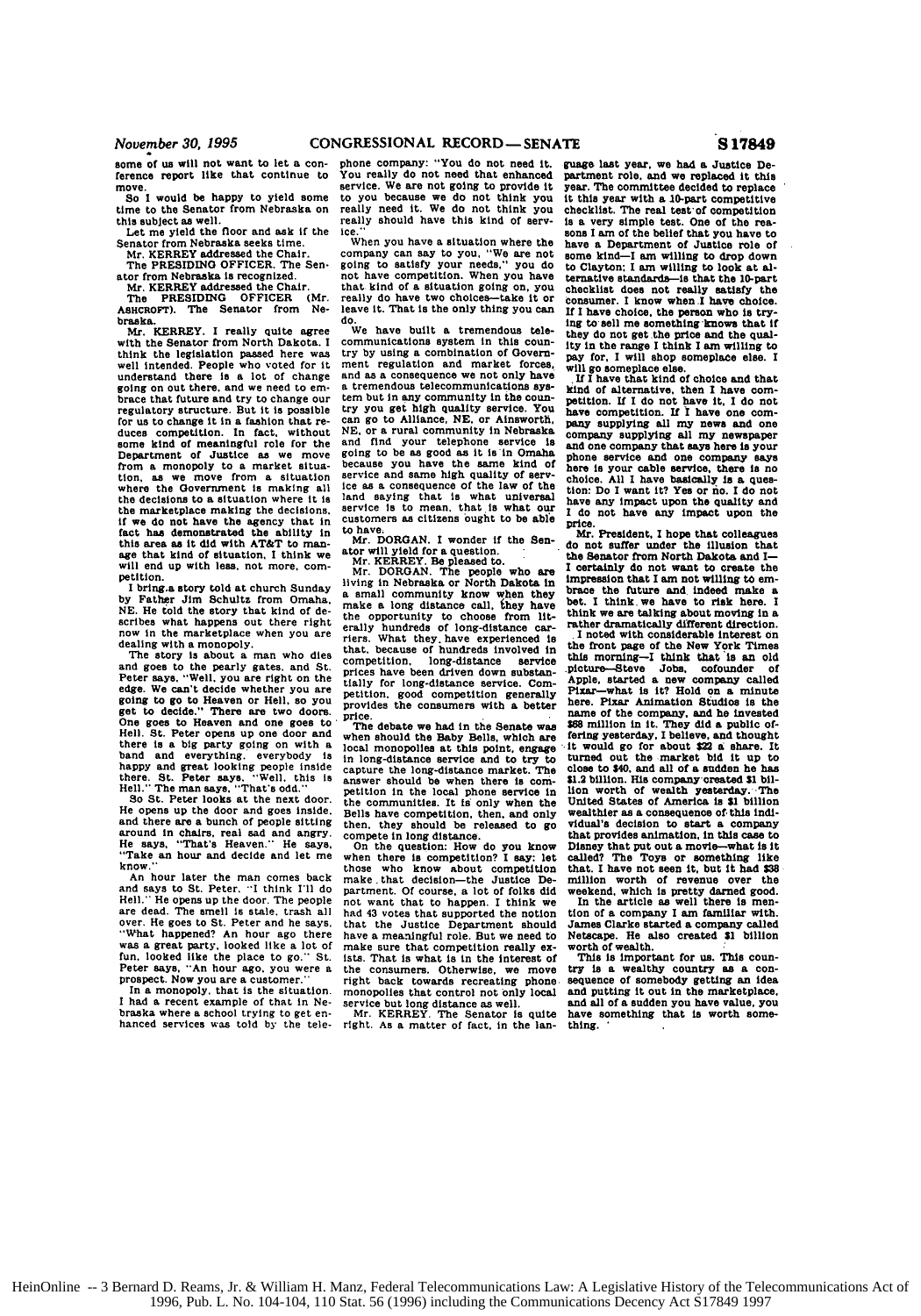kids' bedrooms, and so forth, over the while they do not compete in long dis-<br>years is being converted into a commu-<br>tance itself. I would like to be able to

erty because they are pricing them- and I are not sitting here saying that tion in that little area probably served<br>Selves out of the market. As the de- we do not realize the law needs to be the people of my hometown prett selves out of the market. As the de- we do not realize the law needs to be the mand for college goes up and the de- changed. We know the law needs to be well mand for an educated person goes up. changed. We know there is a mand for an educated person goes up. changed. We know there is an exciting So this area of concentration bothers we are getting a doubling and tripling: and important opportunity for wealth me a great deal, and I hope thro and quadruping of what that univer- generation for job generation for edu-<br>sity has to do. Our tarpayers do not cation, for inproving the way that our once again.<br>have enough money to continue build- own Government operate sity has to do. Our tarpayers do not cation, for improving the way that our once again.<br>have enough money to continue build- own Government operates, trying to I want to finally make this point.<br>have enough more proper and property, and we are looking for a way **sens,** what kind of telecommunications serv-to **do** it through computers. We know This piece of legislation, this law **is** ice you have in a town of **2.00** people

The brace the future? Because if you are is going to look like. Otherwise, all we Senate side, on a bipartisan basis, are brace the future? Because if you are is going to look like. Otherwise, all we Senate side, on a bipa not, it is not going to work. If you are doing is trying to fashion some sort these sorts of things. We put in on the example in the control of compromise between the various Senate side requirements that rural to hold on not going to be able to get your costs. kinds of change that in fact are already in urban areas, services that reason-<br>down. And, secondly, you have to be occurring out there in the market. ably are comparable in rates as unquestionably is the case, but you are ator from North Dakota. care, education. economic develop-<br>going to risk your reputation a little Mr. DORGAN. Mr. President, let me ment, as urban areas do.<br>but. You are going to tak

the vision over here we have radio, Bells should go compete in long dis- be left in the dust here. the vision over here we have radio, Bells should go compete in long dis- be left in the dust here. over here we have radio, tion the main our regulatory's tructure would help customers. And we think bring a bill back here that is the competition with local exchanges us. If they think they are going to tinctions, and our regulatory structure wou

together—which, in my judgment, is there is not true competition in local bring a bill back here that says, rural the only way 100 million people in rest- exchanges, to free that says, rural the only way 100 million people

fer under the illusion that I somehow The second area is this issue of in- House is, of course, apportioned by popmar to hold down the status quo. I am oreased count of hold down the status quo. I am oreased count will be probably vote for it. I do not want to

some extraordinary things.<br>
What I see, both with Netscape and be able for them to go out and com-<br>
What I see, both with Netscape and be able for them to go out and com-<br>
Plazar Animation, is that this old com-<br>
plazar an puter is and uncommon and whittle away ably. It would not make the most<br>while they do not compete in long dis-sense. I mean, efficiency—my home-<br>while they do not compete in long distance itself. I would like to be able to town had two grocery stores. I suppose liberate them, but I want them to be you could make the case we should liberated at the moment when I am have only had one because it would b The increasingly we are using it liberated at the moment when I am have only had one because it would be increasingly we are using it liberated at the moment when I am have only had one because it would be computed at the

changed. We know the law needs to be well.<br>changed. We know there is an exciting So this area of concentration bothers

**aroll.** the Senator from Nebraska said. The versal service system in this country Sc **I** understand that at some point status quo has been monopoly and con- has guaranteed that up to this point.<br>So **I** understand that up . So I understand that at some point status quo has been monopoly and con-has guaranteed that up to this point. We cannot really be sure what this leg- centration. I do not believe in the sta- but if these guarantees are specific or the law; I wish to in market areas where competition is point—and if this bill comes back with-<br>treak down the regulatory barriers so supportable, competition is a much out these kinds of provisions, this tele-

have done. What has happened is the competition with local exchanges, that that this is not unimportant to some of technology has obliterated those dis- true competition with local exchanges us. If they think they are goin still maintains them.<br>So instead of being able to go to a is true competition, they ought to be procompetition, but instead is<br>So instead of being able to go to a is true compete in long distance. If and if they think they price and an increase in quality-you been competitive-and has had the ef- sure.<br> **prices** and a fact of driving down prices, that will. It is true that the population deci-<br> **a** fact of driving down prices, that will. It i

willing.to.embrace the future and will- one's interests, in my judgment. I was in the U.S. Senate. Someone who,lives<br>ing to splace a bet, but I want to see on a television program a while back in Hutchinson County, ND, fin ing to place a bet, but I want-to see on a television program a while back in Hutchinson County, ND. finds it just<br>real vigoreous competition and choice because I asked for some hearings on as important to have an advanced at the local level. I want to see that. I bank mergers. The interviewer said, communications system and good tele-<br>want to vote for this bill. I want it to "Well, gee, these two big banks are phone service and good health want to vote for this bill. I want it to "Well, gee, these two big banks are phone service and good health care<br>come back out of conference and to merging and are able to get rid of 6,000 service and other things as someon merging and are able to get rid of 8.000 service and other the people who are duplicates." Getting rid who lives in St. Louis.

It is important that these men-gen-<br>
iust stand over here and say "no," and of duplicate people, does that not make<br>
erate wealth. It is important that we hold my breath and try to hold it up.<br>
sense? Is that not efficien

Indeed, I am working with the Uni-<br>
versity of Nebraska trying to figure<br>
versity of Nebraska trying to figure<br>
So I hope that conferees understand competition on Main Street. It was a<br>
out a way to leverage intellectual p

to do it through computers. We know This piece of legislation, this law is ice you have in a town of 2,000 people to age that done we essentially have to extremely important, but it is impor- versus a town of 2 million is only more money in these areas, which The PRESIDING OFFICER. The Sen- communications services for health unquestionably is the case, but you **are** ator from North Dakota. care, education, economic develop-

we thought we ought to do it with to at least serve notice to the conferees<br>competition with local exchanges, that that this is not unimportant to some of

result, costs are higher. we allow the second area in the second in the second in the second in the best of the result, one that is well as the second in the heaper that has signs are made with respect to the representatio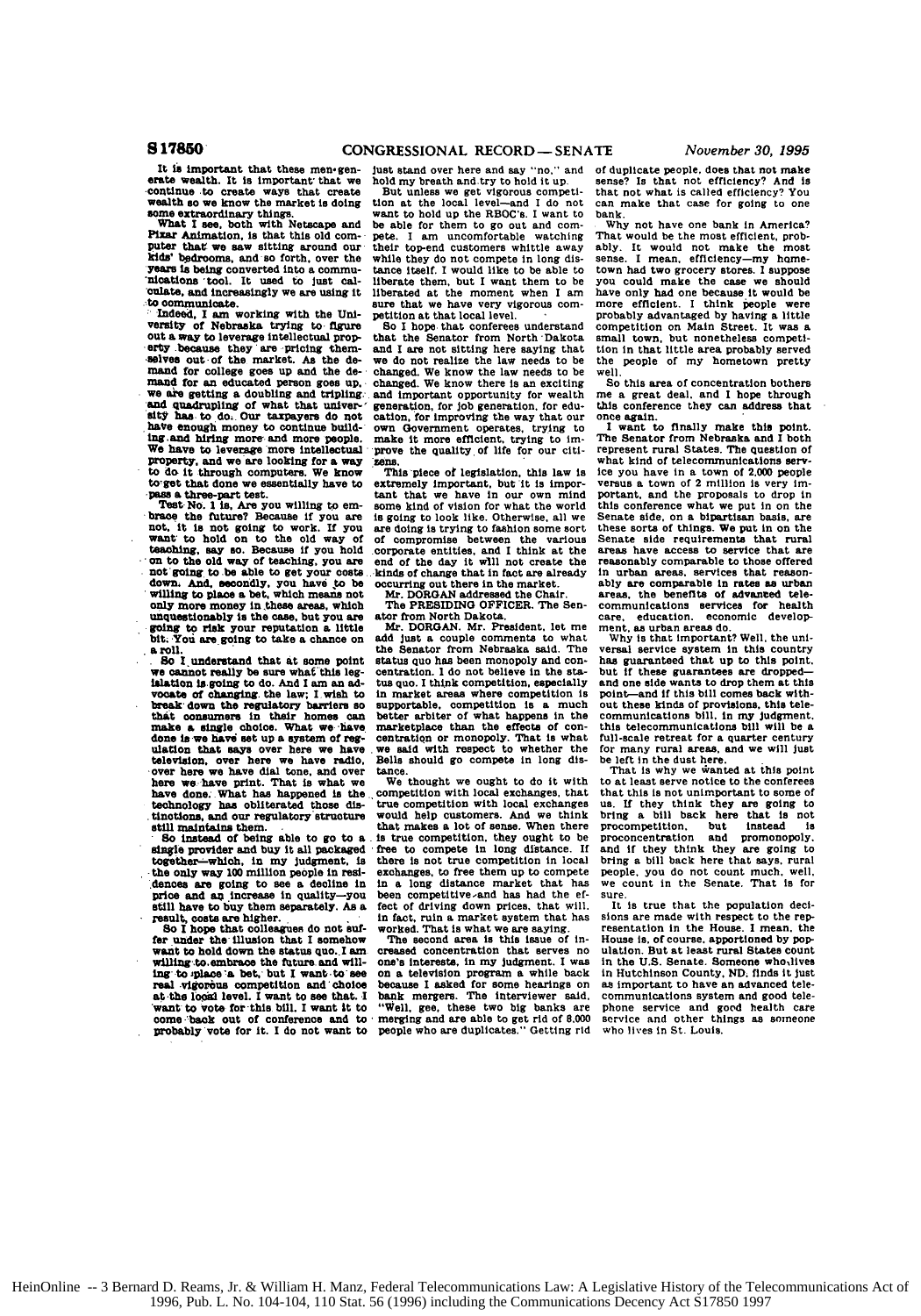So these are very important issues<br>for all of us. And we hope--I notice that the conference committee did not meet today because there is a flareup that does not relate. **I** think, to what we are talking about. But we hope when these conferees meet they understand the importance of getting this right when they bring this bill back to the House and the Senate. because otherwise **I** do not think you will have a conference report pass the Senate.

Mr. KERREY addressed the Chair.

The **PRESIDING** OFFICER. The Senator from Nebraska.

Mr. KERREY. Mr. President, so people wonder what the impact of this is going to **be.** and 94 percent of American homes have telephones. **60** percent have cable-I believe those are the numbers-and nearly **100** percent have television sets, and more people have tele-phones and television sets than have running water. It **is a** substantial suc-cess story we have that kind of penetration into American households.

Every single household in America is going to be affected **by** this, and **we** are talking about trying to describe a significant change in the way they are going to be coming into contact with their providers. I think, as a consequence. it is very important for us to decide in our own minds what kind of an environment are we trying to create.

One of the pieces that is in here that seems a little contrary to my own desire for competition-in fact. a little more than just a little contrary, **it** is contrary, but it is necessary to build a<br>bridge in that competitive environthat competitive ment-is the Snowe-Rockefeller-Exon-Kerrey provisions having to do with education.

I am very pleased, and **I** ask unani-mous consent that a letter written by the chairman of the conference committee. Senator PRESSLER. indicating that he intends to hold and support the Senate's view on that provision, be printed in the RECORD at this time.

There being no objection, the letter as ordered to be printed in the was ordered to b<br>RECORD, as follows:

U.S. **SENATE, COMMITTEE ON COMMERCE, SCIENCE, AND TRANSPOR-**<br> **TATION,** 

*Washington,* **DC.** *Novembe 28.* **1995.** Hin. **J. ROBERT** KERREY. *U.S.* **Senate.** *Washington.* **DC.**

U.S. Senate, Washington, DC.<br>
DEAR Bos: Thank you for your costgred<br>
letter regarding the amendment contained in<br>
S. 652 which will ensure affordable access to<br>
telecommunications services for schools. li-<br>
braries, and r

AS Chairman of the conference. **I** have the responsibility to advance the interests of the responsibility to advance the interests of the<br>Senate. As your letter indicates, there is<br>strong support for this amediance to S. 682<br>in the Senate, and 1 am aware that many in<br>the House support the provision, too. I thin

Thank you for taking the time **to** contact me, **Bob.** I will try to keep you apprised of our progress in conference. Sincerely.

#### **LARRY** PRESSLER, *Chairman.*

Mr. KERREY. Mr. President, this idea of technology being a constructive force in our lives is sometimes **a** dif-ficult sell to make to people, particularly with software, because they have experienced the **joy** of downsizing as we get more efficient. They sometimes wonder what good this is all going to be, or particularly in an educational<br>environment, people, like myself, re-<br>member the old "talking head" envi-<br>ronment that was there with the teleronment that was there with the tele-<br>vision sets coming into the classroom.

I really want to emphasize that I think the only way that we are going to be able to increase the amount of learning that goes on, whether it **is** In the home, which **I** think is the first line of defense in education-if we can increase the amount of learning that goes on in the home, it is going to be an awful lot easier to make'an edu-cational form work inside the school, since the homes were there before the since the homes were there before the<br>schools were--it will make it an awful lot easier for any **of** our institutional

efforts to succeed. This technology gives us the oppor-tunity to provide continuous learning Inside of the home environment. It is going **to** be very difficult for us to do the sorts of things we want unless we<br>embrace a future that changes the way embrace a future that changes the way we teach and changes the way we use technology unless we are willing to bet not only to change the law but also change the allocation of resources, It is going to **be** very difficult to

make this work unless we, as adults, with the responsibility to make these decisions, say that this is going to be-come part of our core competency, whether that is a school or that **is** in a university or whether that is a government agency that **is** trying to operate in some kind of an efficient fashion. So **I** am here this afternoon to say

that I want to embrace change. **I** do embrace change. I am working on it all the time, particularly in the environ-<br>ment of our schools. But we can put change in place that makes things<br>worse.

I say to the men and women who are on the conference committee, my colleagues and Members of the House that are on this conference committee, I urge you to put a meaningful role in there for Justice, some kind of role in there for Justice or, in my judgment. you are going to regret that you did not. You will regret that you did not because we are not going to have the kind of competitive environment that kind of competitive environment that<br>we need to have at that local level to enjoy the benefits that we all promise at least when we talk about supporting change in the law.

## THE **BUDGET**

Nr. KERREY. Mr. President, before I yield the floor and suggest the absence

of a quorum, **I** noted earlier there were a number of Republican colleagues that came down and talked about the budget. There were some statements made that **I** feel compelled to respond **to.** Some came down and **said** the Democrate are not really serious. They do not have' a plan: There is no attempt here, no willingness here **to,** In fact, ad-

dress these budgetary difficulties. (Mr. GORTON assumed the chair.) Mr. KERREY. **Mr.** President, **I** respectfully say, just the opposite **is** the case. There is unanimous desire on the part of the Democrats to come up with a change in our law so **as** to get to **a** point where our budget is balanced, but we have a different vision. We have competing visions and competing ideas on **how** to do that. **I** appreciate, for example, the will-

Ingness of Republicans to say that they want to preserve and protect Medicare. It **is** a very important change. At least I hear it as a change. One of the things<br>that must be understood with Medicare as a fundamental principle is that we said in **1965,** when people hit-the. age of **65,** they are going to have difficulty purchasing health insurance, so we are going to create **a** change in the Federal law under the Social Security Act to provide a mechanism for Americans

over the age of **65** to get insured. The question Is, has it worked? **Ask** your Representative or Senator, "Has this -worked?" Is that an example of something that has accomplished the job? In **1965,** 43 percent of people over **65** were uninsured. Today, it **is** less than **1** percent. The answer is unquestionably yes. Mr. President, **100** percent of the people over the age of **65** are today insured. It has worked surprisingly well.<br>However, there is a problem, and the

problem **is,** first, we allowed customary and usual reimbursement, so we **had** no cost controls to begin with and the costs have blown completely **off** the chart. We came back in the eighties and implemented a System called perspective payment system and started to reimburse according to diagnostic groups and, unfortunately, that tended to shift costs over into the physician services and costs continued to escalate.

Today, they are growing, I guess **11,** or 12 percent, somewhere **In.** that area. We are facing a tremendous increase in costs. I completely agree with the Republicans who say that we have to control those costs. We do not need to cut Medicare. but we have to slow the growth of the program. There **is** no question that that needs to be done.

However, the point of departure that **<sup>I</sup>**have, and I have made it a number of times--I feel like I am running **a** broken record here in saying it-there is a<br>
short-term problem and a long-term<br>
problem with Medicare, and it is the<br>
long-term problem that is snormous.<br>
The long-term problem with Medi-

The long-term problem with Medi-<br>care begins about the year 2008 when. as **I** indicated earlier, the largest population group, the largest generation in the history of this country, the baby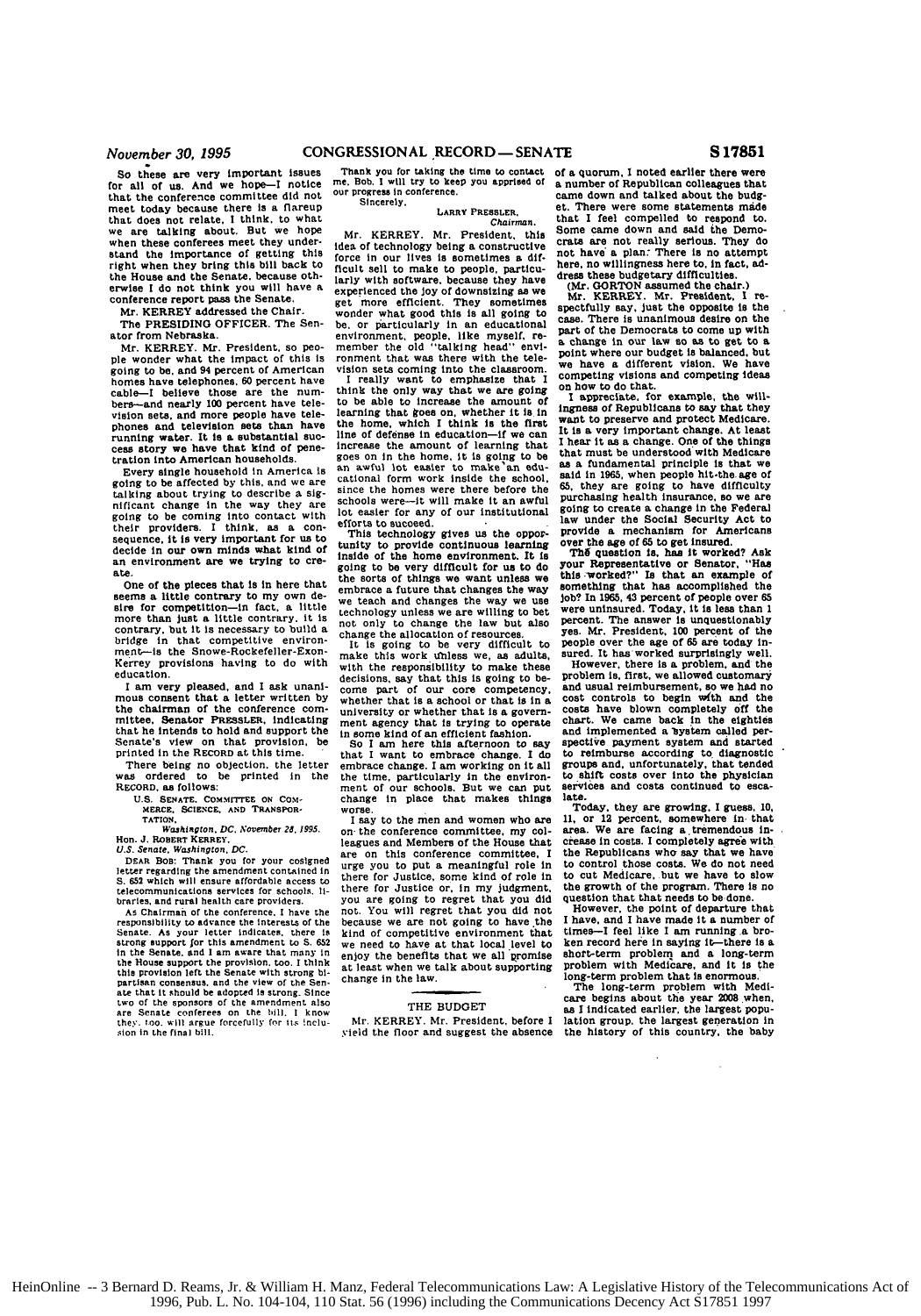HeinOnline -- 3 Bernard D. Reams, Jr. & William H. Manz, Federal Telecommunications Law: A Legislative History of the Telecommunications Act of 1996, Pub. L. No. 104-104, 110 Stat. 56 (1996) including the Communications Decency Act [cxcvii] 1997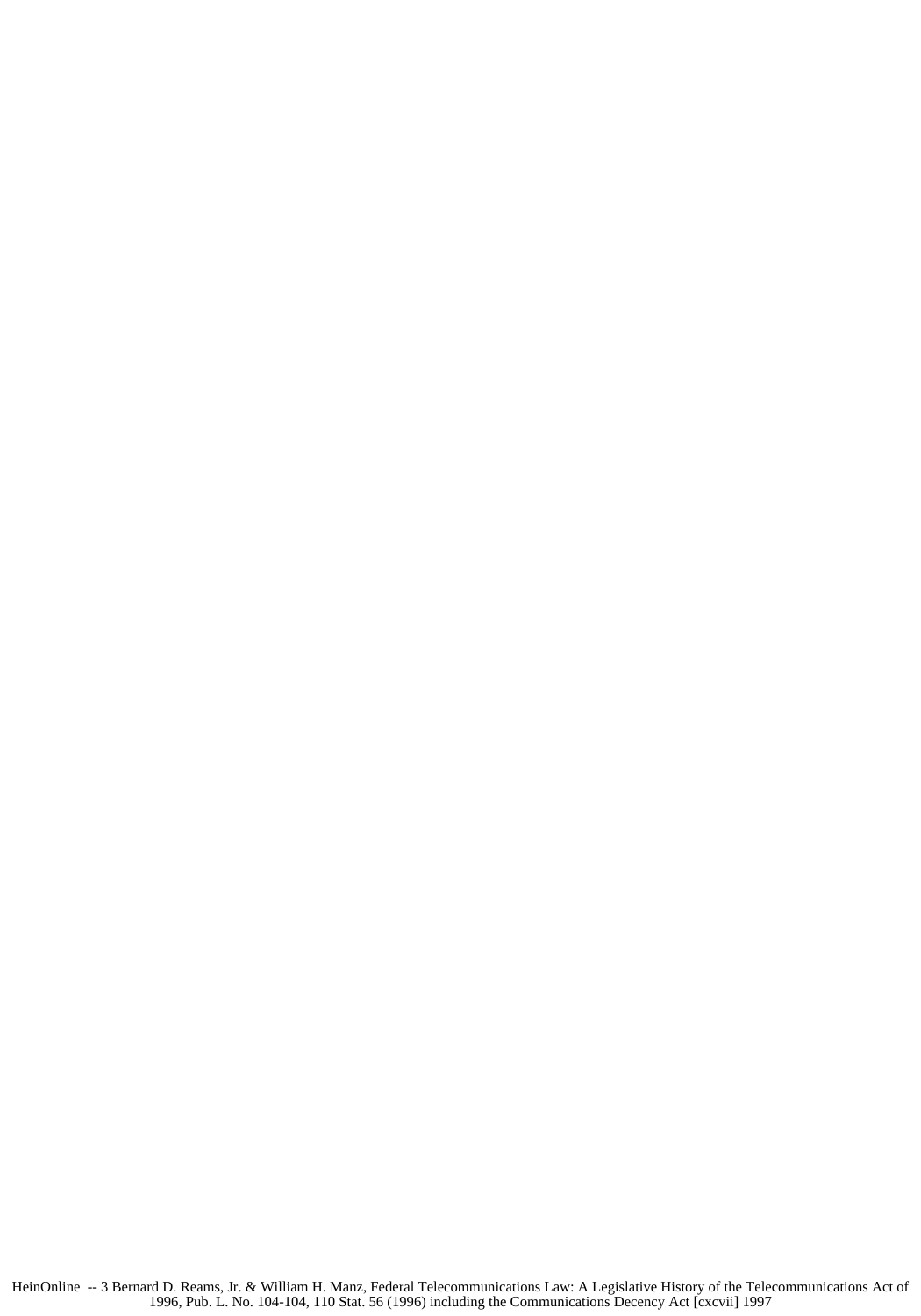Document No. **80**

 $\sim$   $\sim$ 

 $\bar{z}$ 

L.

 $\ddot{\phantom{a}}$ 

 $\sim$   $\sim$  $\sim$  $\bar{\gamma}$ 

 $\sim$ 

 $\bar{\alpha}$